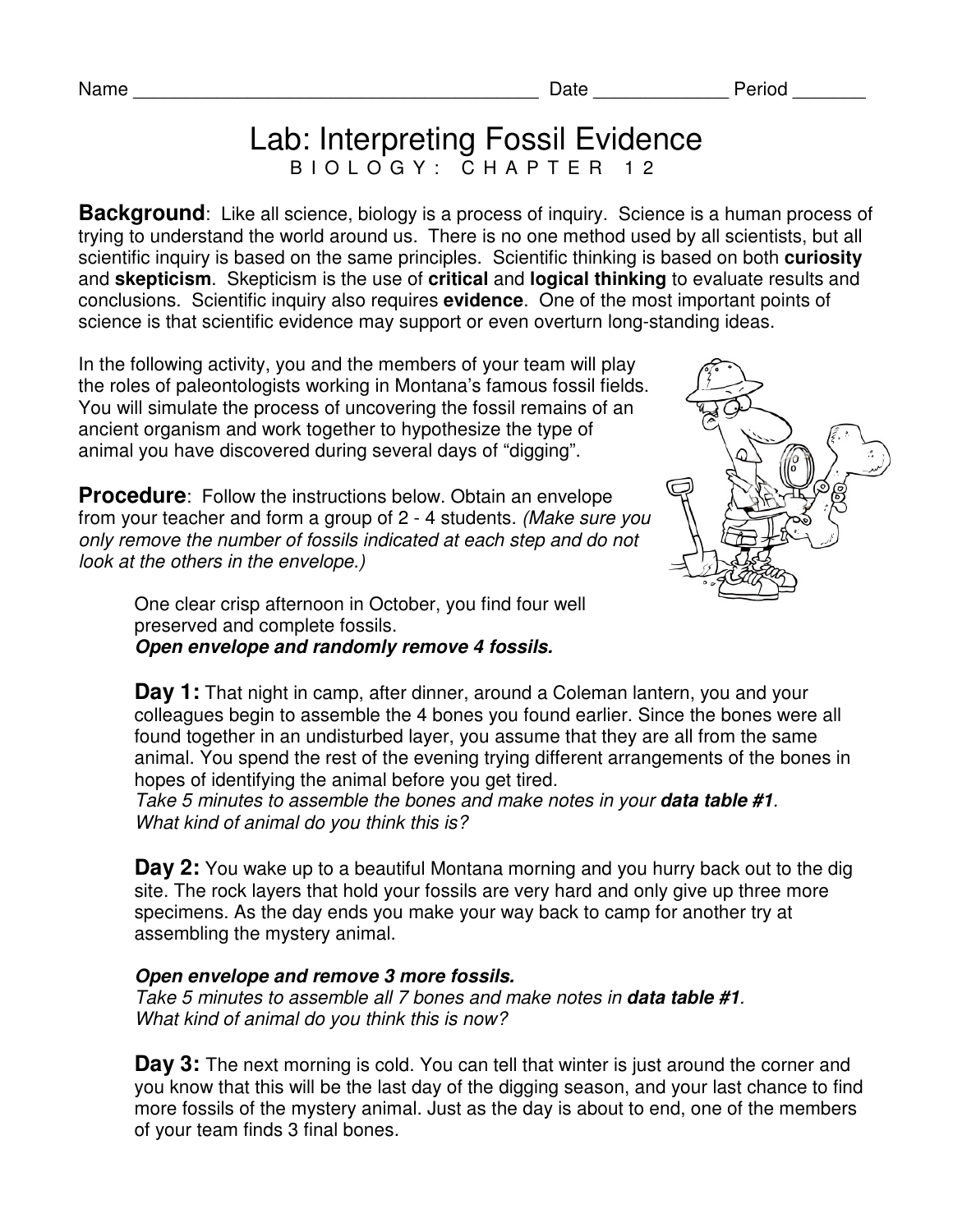## **Open envelope and remove 3 more fossils**.

Take 5 minutes to assemble all 10 bones and make notes in **data table #1**. What kind of animal do you think this is now?

**Day 4:** Back in the lab, you meet up with some Paleontologist friends. They tell you they have spent the summer working in a different location but with the same geological period. You show them the skeleton you found, and they tell you they have a similar one, but it looks like they have some different bones that you don't have.

For 5 minutes, compare your fossils with those of a group near you, looking for clues that will help you assemble your fossils. Apply these clues to your interpretation of your skeleton. What type of animal do you think you have now?

**Day 5:** Obtain a **Skeletal Resource Manual** from the teacher with drawings of the skeletons of some existing animals. You notice some interesting similarities between some of the drawings and your unknown fossil. Use the drawings to assist you in your final assembly of the fossil skeleton. Fill in the data table with your final interpretation of the skeleton.

When you are finished, return the fossil bones back into the envelope and answer the conclusion questions.

|                                                    | Day 1 | Day 2 | Day 3 | Day 4 | Day 5 |
|----------------------------------------------------|-------|-------|-------|-------|-------|
| What do your<br>fossils look like                  |       |       |       |       |       |
| What type of<br>animal do you<br>think it is?      |       |       |       |       |       |
| What about the<br>fossils makes<br>you think that? |       |       |       |       |       |

## **DATA TABLE #1**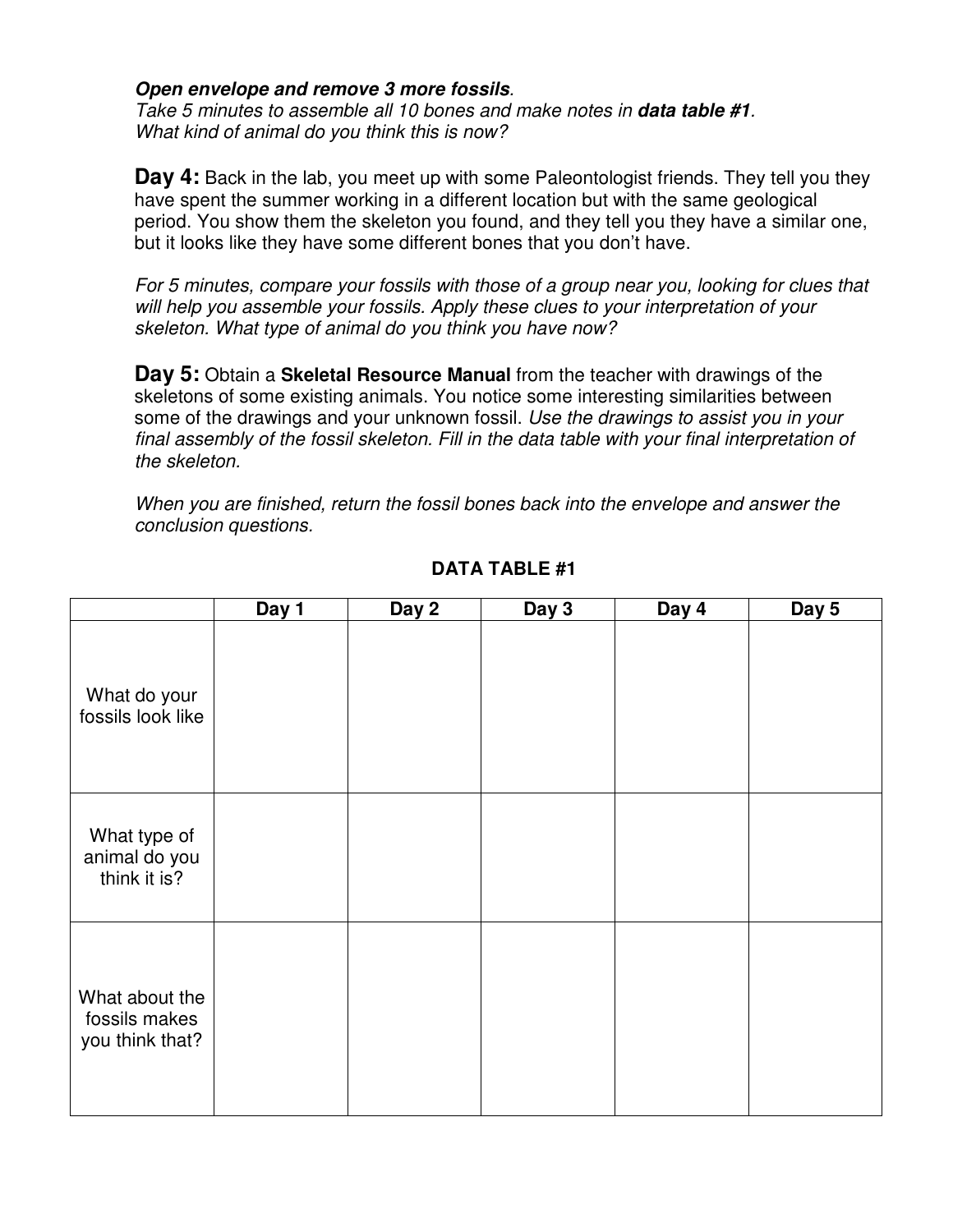**Conclusion Questions:** Each person in your group must complete this worksheet **individually**. **Answer all questions with complete sentences to receive credit.** 

1. What does a **paleontologist** do?

2. What assumptions did you make at the beginning of the activity that made it more difficult for you to assemble your final interpretation of the fossils?

3. Did the discovery of new bones cause any conflict within your group? Why or why not?

4. Did any of your group members resist changing their interpretation in light of the new information? Why did they do this?

5. What information did you get from another group? How did it influence your assumptions?